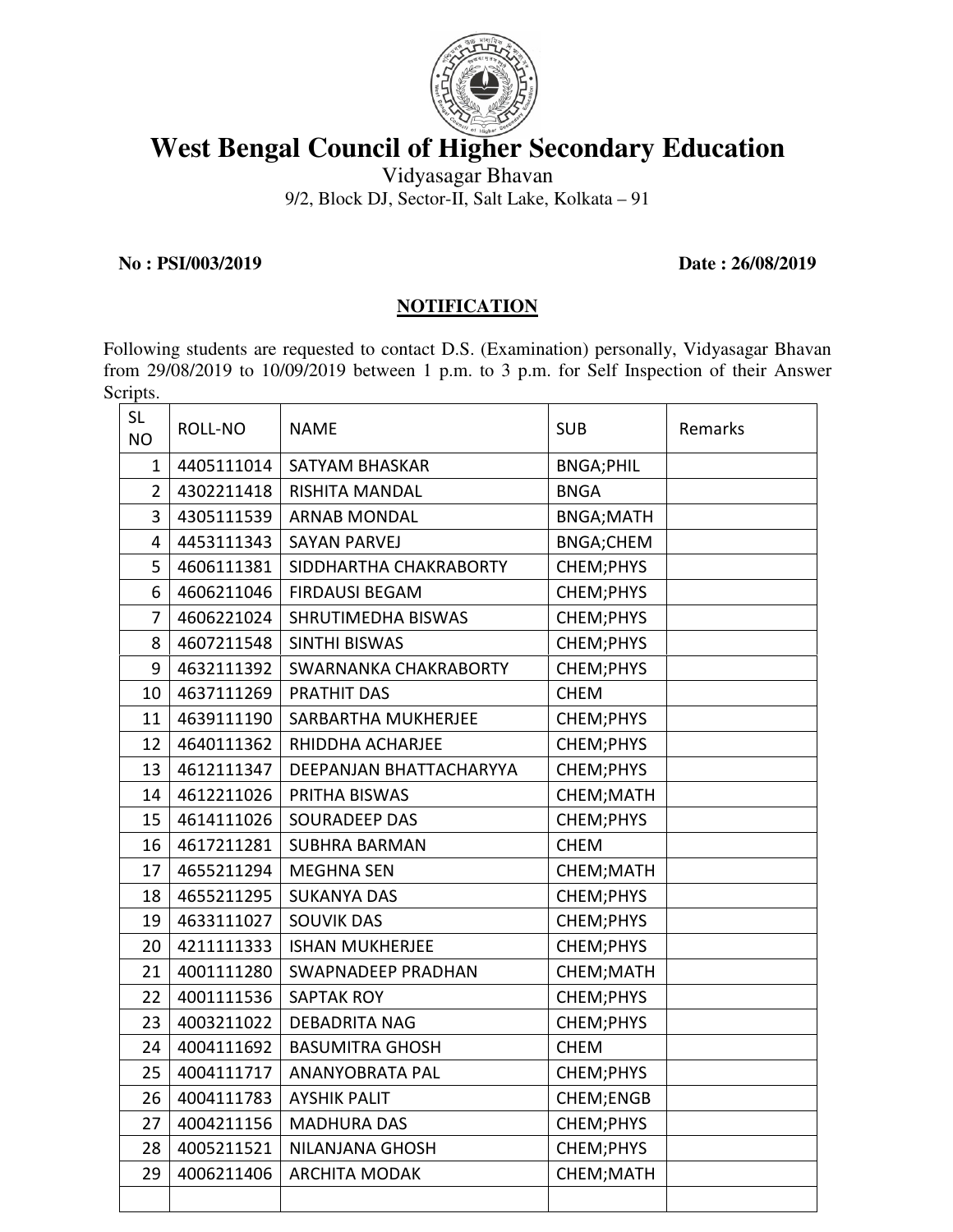|    |            | SABYASACHI DUTTA            |             |  |
|----|------------|-----------------------------|-------------|--|
| 30 | 4009111476 | <b>CHOWDHURY</b>            | CHEM; PHYS  |  |
| 31 | 4010211237 | <b>JUI SUR CHAUDHURY</b>    | CHEM; MATH  |  |
| 32 | 4013111768 | <b>SOUMYADEEP NATH</b>      | CHEM; PHYS  |  |
| 33 | 4102111446 | AVINASH KUMAR JHA           | CHEM; MATH  |  |
| 34 | 4105111251 | PRABHAKAR MISHRA            | CHEM; PHYS  |  |
| 35 | 4106111517 | <b>SUVADEEP DE</b>          | <b>CHEM</b> |  |
| 36 | 4201111368 | <b>SAGAR SAMANTA</b>        | <b>CHEM</b> |  |
| 37 | 4202111216 | <b>SAYANTAN BISWAS</b>      | CHEM; MATH  |  |
| 38 | 4204111222 | SAYED PARVEJ RAHAMAN        | CHEM;MATH   |  |
| 39 | 4205211181 | <b>TRISITA BAR</b>          | CHEM; MATH  |  |
| 40 | 4214111189 | <b>ADIL HOSSAIN MALLICK</b> | CHEM;PHYS   |  |
| 41 | 4302111329 | <b>BRATISH SARKAR</b>       | CHEM; MATH  |  |
| 42 | 4306111032 | ARKA PRAVA MUKHOPADHYAY     | CHEM; PHYS  |  |
| 43 | 4306211916 | <b>ABARNA PAL</b>           | <b>CHEM</b> |  |
| 44 | 4310111321 | <b>ANIRBAN BISWAS</b>       | <b>CHEM</b> |  |
| 45 | 4318211952 | <b>ADRIJA BISWAS</b>        | CHEM; MATH  |  |
| 46 | 4633211183 | <b>SUCHANA GUPTA</b>        | COMA;PHYS   |  |
| 47 | 4637111318 | <b>SOMENATH GHOSH</b>       | <b>COMA</b> |  |
| 48 | 4103211242 | SOUMYOSHREE MONDAL          | COMA; MATH  |  |
| 49 | 4505111313 | <b>BITAN DAS</b>            | COMA; PHIL  |  |
| 50 | 4306111643 | <b>SAHIL SARKAR</b>         | COMA;ENGB   |  |
| 51 | 4422211408 | <b>SNEHA GHOSH</b>          | COMA; PHIL  |  |
| 52 | 4305111529 | PADMANABHA CHAKRABORTY      | COMS;PHYS   |  |
| 53 | 4605211024 | RUPANJANA DAS               | COMS;PHYS   |  |
| 54 | 4617111211 | <b>ABHISHEK DAS</b>         | COMS;PHYS   |  |
| 55 | 4637111248 | <b>SOHAM MUKHERJEE</b>      | COMS;ENGB   |  |
| 56 | 4001111021 | DEEPAYAN MUKHERJEE          | COMS;MATH   |  |
| 57 | 4004211213 | <b>NILISHA MONDAL</b>       | COMS;PHYS   |  |
| 58 | 4103211210 | SHUVECCHA DUTTA             | <b>COMS</b> |  |
| 59 | 4103211215 | <b>SUSRITA CHATTERJEE</b>   | COMS; MATH  |  |
| 60 | 4609211478 | PIYASHA SAHA                | ECON;GEGR   |  |
| 61 | 4219211084 | <b>ARPITA GHOSH</b>         | ECON;GEGR   |  |
| 62 | 4306211379 | <b>SWARALIPI SAHA</b>       | ECON; POLS  |  |
| 63 | 1410111480 | MD AQUERAR AHMAD            | EDCN;GEGR   |  |
| 64 | 4640212076 | POULAMI SINHA               | EDCN;ENGB   |  |
| 65 | 4643211422 | DEBASMITA SADHUKHAN         | <b>EDCN</b> |  |
| 66 | 4648111156 | <b>SAHID AKTAR</b>          | EDCN;GEGR   |  |
| 67 | 4649211400 | SAJIA ALAM                  | EDCN;HIST   |  |
| 68 | 4314111314 | <b>RITAM PAUL</b>           | EDCN;GEGR   |  |
| 69 | 4321211881 | <b>TUMPA MONDAL</b>         | EDCN;ENGB   |  |
| 70 | 4405111010 | MD JAMIL AHAMED             | EDCN;POLS   |  |
| 71 | 4405111015 | <b>IMRAM SK</b>             | EDCN;POLS   |  |
| 72 | 4508111935 | <b>SOURAV KUMAR NATH</b>    | EDCN;HIST   |  |
| 73 | 4306111015 | SAYANTAN BISWAS             | ENGB;MATH   |  |
| 74 | 4305111226 | ROUNAK DEBNATH              | ENGB;PHYS   |  |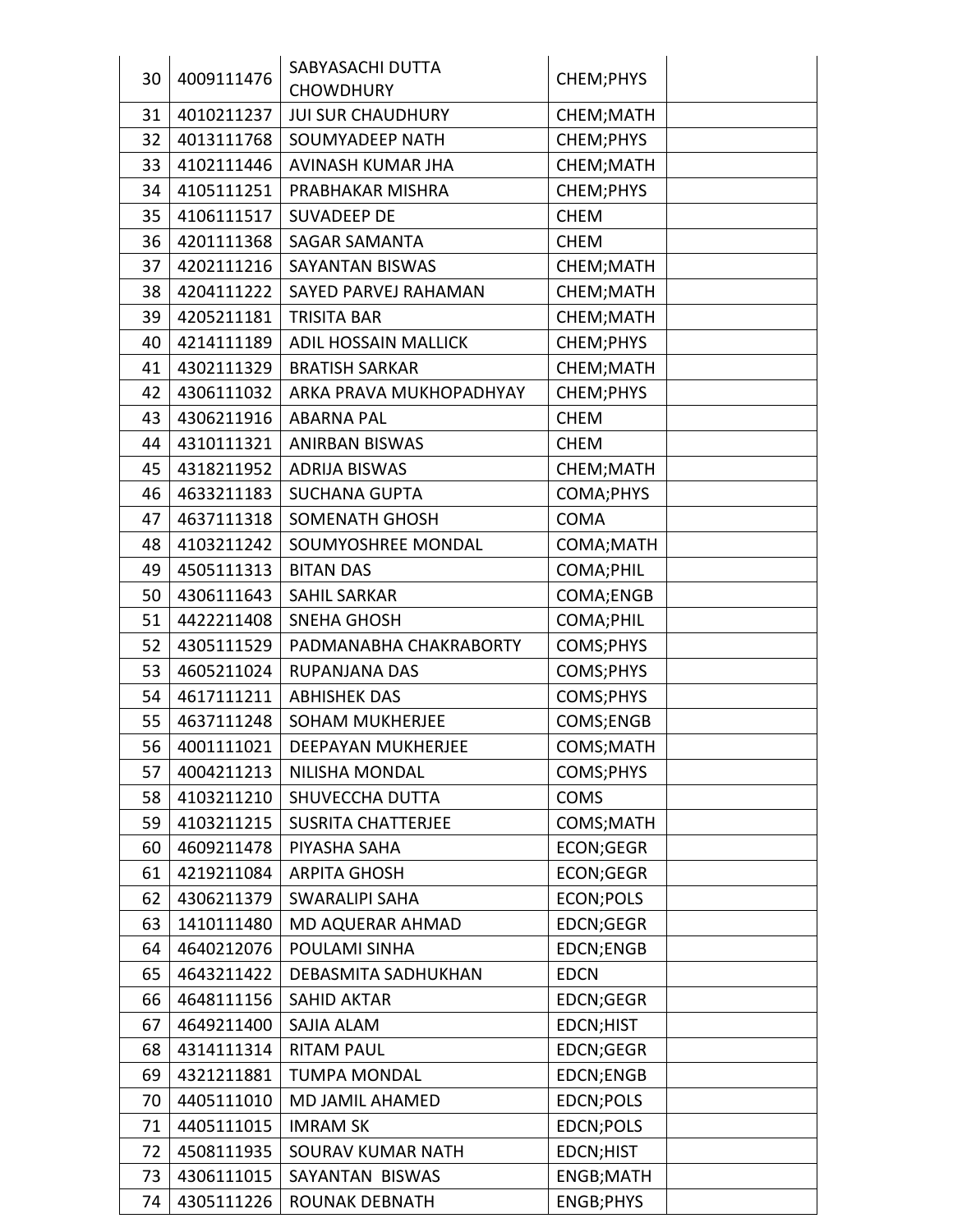| 75       |                          | 4305111499   PRAMEET BISWAS | ENGB;MATH        |  |
|----------|--------------------------|-----------------------------|------------------|--|
| 76<br>77 | 4305211304               | <b>BITOTA CHAKRABORTY</b>   | <b>ENGB</b>      |  |
|          | 4408211137<br>4327211462 | PALLABI NANDI               | <b>ENGB</b>      |  |
| 78       |                          | <b>LABANI BISWAS</b>        | <b>ENGB</b>      |  |
| 79       | 4516211229               | <b>ISHANI KAYAL</b>         | <b>ENGB</b>      |  |
| 80       | 4533211092               | PIU ADHIKARY                | <b>ENGB;PHIL</b> |  |
| 81       | 4565111115               | <b>DIPARGHYA MONDAL</b>     | <b>ENGB</b>      |  |
| 82       | 4506211573               | PIYALI CHAKRABORTY          | <b>ENGB;PHYS</b> |  |
| 83<br>84 | 4502111059<br>4618211116 | <b>SUBHOJIT MONDAL</b>      | <b>ENGB</b>      |  |
|          |                          | <b>SOUMITRA SIKDAR</b>      | <b>ENGB;PHYS</b> |  |
| 85       | 4624111055               | <b>SUBHAM BURMAN</b>        | ENGB;PHYS        |  |
| 86       | 4612111010               | <b>ARUNAVA GHOSH</b>        | <b>ENGB;PHYS</b> |  |
| 87       | 4612111360               | RITANKAR BHATTACHARYYA      | ENGB;MATH        |  |
| 88       | 4626111098               | <b>DEBABRATA PAUL</b>       | ENGB;MATH        |  |
| 89       | 4639211445               | PRATIKSHA SAHA              | <b>ENGB</b>      |  |
| 90       | 4604111720               | <b>ARKA MAITRA</b>          | ENGB;MATH        |  |
| 91       | 4604211539               | <b>PALLABI ROY</b>          | <b>ENGB;MATH</b> |  |
| 92       | 4619211738               | <b>TANUSHREE BAKSHI</b>     | <b>ENGB</b>      |  |
| 93       | 4557111065               | <b>SOUMIK CHAKRABORTY</b>   | <b>ENGB</b>      |  |
| 94       | 4629211683               | <b>MTS RUBINA PARVIN</b>    | <b>ENGB</b>      |  |
| 95       | 4643111337               | <b>TAMOJIT SAHA</b>         | ENGB;MATH        |  |
| 96       | 4218111587               | SAURADEEP MONDAL            | <b>ENGB</b>      |  |
| 97       | 4218211811               | <b>RANITA MONDAL</b>        | <b>ENGB</b>      |  |
| 98       | 4013211712               | PALLABI DALUI               | <b>ENGB;POLS</b> |  |
| 99       | 4103211432               | PRATIKSHA GHOSH             | <b>ENGB</b>      |  |
| 100      | 4206111789               | <b>ROUNAK DALAPATI</b>      | <b>ENGB;SNSK</b> |  |
| 101      | 4206111797               | <b>ARPAN PORIA</b>          | <b>ENGB;PHIL</b> |  |
| 102      | 4215211507               | <b>MONISA MAJI</b>          | ENGB;PHIL        |  |
| 103      | 4010111470               | <b>MANISH SHEE</b>          | <b>ENGB;PHYS</b> |  |
| 104      | 4203111581               | <b>MD SAYAN SAFIK</b>       | ENGB;PHYS        |  |
| 105      | 4001211097               | DEBANGANA BHATTACHARYA      | ENGB;MATH        |  |
| 106      | 4614111118               | <b>HRITHIK SEN</b>          | <b>ENGB;PHYS</b> |  |
| 107      | 4607111456               | <b>ARIJIT SIKDER</b>        | ENGB;PHYS        |  |
| 108      | 4607111457               | <b>SOUMENDU DUTTA</b>       | ENGB;PHYS        |  |
| 109      | 4004111814               | <b>KRISHNENDU MONDAL</b>    | ENGB;STAT        |  |
| 110      | 4006111353               | ROHIT MALLICK               | <b>ENGB</b>      |  |
| 111      | 4003111618               | <b>SAYAN BISWAS</b>         | <b>ENGB</b>      |  |
| 112      | 4005211855               | <b>SUSMITA BANIK</b>        | ENGB;GEGR        |  |
| 113      | 4204111255               | <b>FARHAD SEKH</b>          | ENGB;PHYS        |  |
| 114      | 4204111297               | MD OSMAN GONI MOLLA         | ENGB;MATH        |  |
| 115      | 4204111301               | <b>SABIR MONDAL</b>         | ENGB;PHYS        |  |
| 116      | 4214111118               | SK MD SAMIM AKTAR           | ENGB;MATH        |  |
| 117      | 4404211275               | PRIYA CHAKRABORTY           |                  |  |
|          |                          |                             | <b>ENGB;PHYS</b> |  |
| 118      | 4422211409               | <b>SWASTIKA CHAKRABORTY</b> | ENGB;PHIL        |  |
| 119      | 4617211244               | <b>MEHULI MAITY</b>         | ENGB;PHYS        |  |
| 120      | 4416211454               | NASRAT JAHAN KHATUN         | ENGB;PHIL        |  |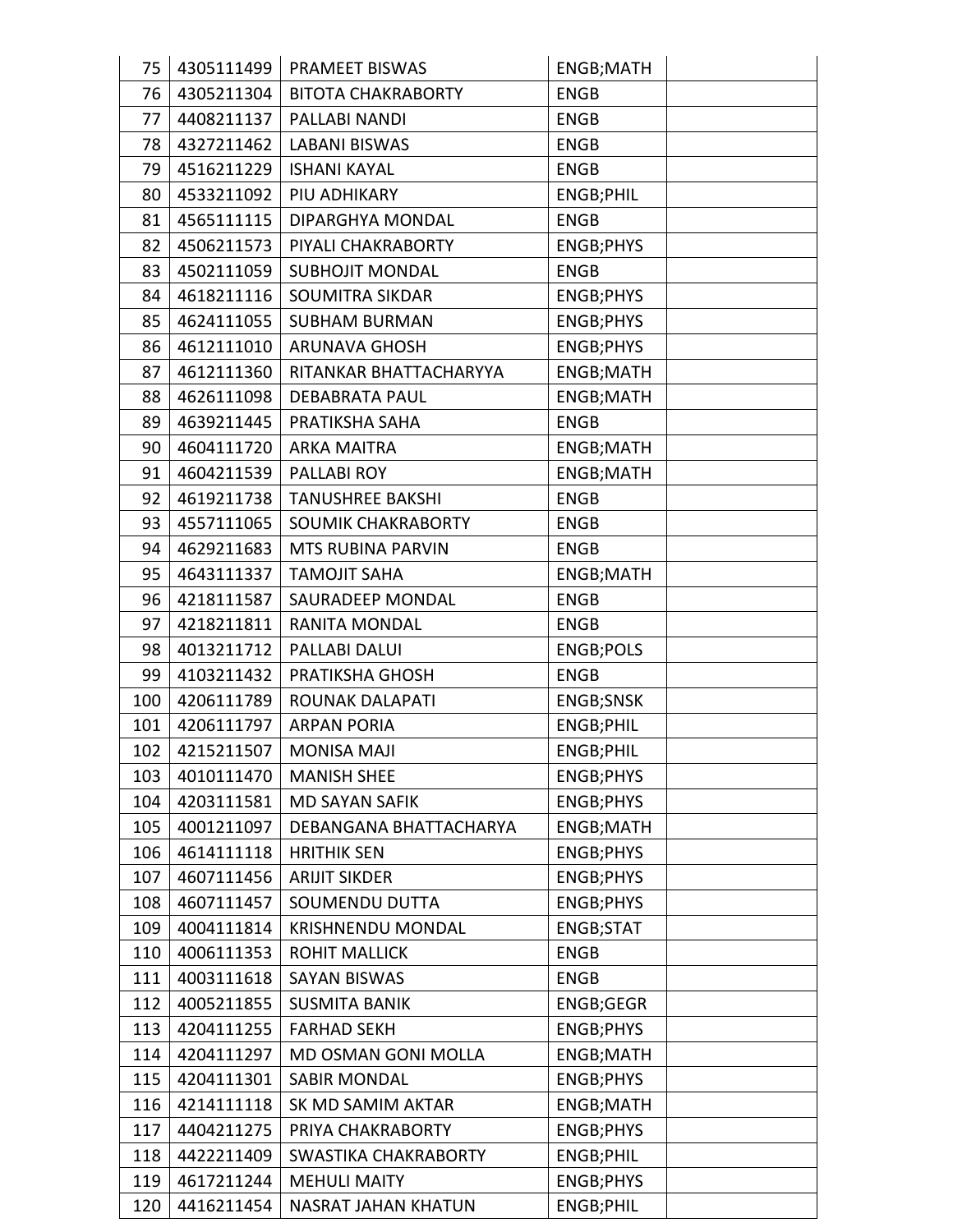| 121 | 4610211580 | <b>SAIFURA KHATUN</b>     | ENGB;PHIL        |
|-----|------------|---------------------------|------------------|
| 122 | 4606111409 | <b>AHAN BASU</b>          | ENGB;STAT        |
| 123 | 4620211345 | <b>SHAMPA SADHUKHAN</b>   | <b>ENGB</b>      |
| 124 | 4620211391 | <b>MRINMAYE BISWAS</b>    | ENGB;HIST        |
| 125 | 4658211049 | <b>SAMAYITA BASU</b>      | <b>ENGB</b>      |
| 126 | 4402111203 | <b>NAOREET KHONDEKAR</b>  | ENGB;PHYS        |
| 127 | 4553211693 | <b>DEBAPRIYA DUTTA</b>    | <b>ENVS;POLS</b> |
| 128 | 1410111421 | <b>SK ABU TALIB</b>       | <b>GEGR</b>      |
| 129 | 4615111587 | <b>AVRAK SAHA</b>         | <b>GEGR</b>      |
| 130 | 4541211655 | <b>TITHI MONDAL</b>       | <b>GEGR</b>      |
| 131 | 4306111505 | <b>DINOBANDHU PAL</b>     | <b>GEGR;PHIL</b> |
| 132 | 4447111042 | <b>ASIF IKBAL</b>         | <b>GEGR</b>      |
| 133 | 4101211991 | <b>DISHA GHOSH</b>        | <b>HIST</b>      |
| 134 | 4209111680 | ANIRBAN PANDIT            | <b>HIST</b>      |
| 135 | 4307111403 | <b>SURAJIT SARKAR</b>     | <b>HIST</b>      |
| 136 | 4317111576 | <b>SURAJ ALI DARJI</b>    | HIST; PHIL       |
| 137 | 4461111143 | PRANAB KUMAR MANDAL       | <b>HIST</b>      |
| 138 | 4329111266 | SOUMYADIP SANTRA          | <b>MATH</b>      |
| 139 | 4603111721 | <b>SAYANTAN DEY</b>       | MATH; PHYS       |
| 140 | 4604111540 | <b>SOUMYADIP DEBROY</b>   | MATH;PHYS        |
| 141 | 4614211312 | SABANTIKA JHA             | MATH; PHYS       |
| 142 | 4615211681 | <b>SOMAGNI DHAR</b>       | MATH; PHYS       |
| 143 | 4650211174 | <b>JAYA ROY</b>           | <b>MATH</b>      |
| 144 | 4619211112 | <b>SIMRAN SAHA</b>        | MATH; PHYS       |
| 145 | 4658111100 | PRATIM BANERJEE           | MATH; PHYS       |
| 146 | 4659111394 | <b>AISIK DAS</b>          | MATH; PHYS       |
| 147 | 4001111296 | <b>SUJAN SHEET</b>        | MATH; PHYS       |
| 148 | 4001211786 | <b>KASTURI GHOSH</b>      | MATH; PHYS       |
| 149 | 4003111523 | <b>DEBANSHU ROY</b>       | MATH; PHYS       |
| 150 | 4003211100 | <b>ABHISHIKTA DAS</b>     | <b>MATH</b>      |
| 151 | 4004111727 | <b>SOUHARDYA DEY</b>      | MATH; PHYS       |
| 152 | 4004111763 | RISHIKALPA SAHA           | <b>MATH</b>      |
| 153 | 4005212095 | <b>BIPASHA ROY</b>        | <b>MATH</b>      |
| 154 | 4009111222 | <b>UDDIPAN BANERJEE</b>   | MATH; PHYS       |
| 155 | 4202211374 | <b>AINDRILA RAY</b>       | MATH; PHYS       |
| 156 | 4206212016 | <b>ROJI GURIA</b>         | MATH; PHYS       |
| 157 | 4006211013 | <b>ANKITA SOM</b>         | MATH; PHYS       |
| 158 | 4013121085 | <b>SUPRIO DEY</b>         | MATH; PHYS       |
| 159 | 4211111304 | <b>AAYAK MUKHERJEE</b>    | MATH; PHYS       |
| 160 | 4211111668 | <b>CHANDAN KUMAR SONI</b> | MATH; PHYS       |
| 161 | 4524111081 | <b>SOUVIK MONDAL</b>      | MATH; PHYS       |
| 162 | 4302111304 | <b>ARNAB DAS</b>          | <b>MATH</b>      |
| 163 | 4305111413 | <b>SHAYAN GHOSH</b>       | MATH; PHYS       |
| 164 | 4306111026 | <b>DEBNIL BISWAS</b>      | MATH; PHYS       |
| 165 | 4306111107 | <b>SHAUNAK BISWAS</b>     | MATH;STAT        |
| 166 | 4309111300 | KUNTAL ACHARAYA           | MATH; PHYS       |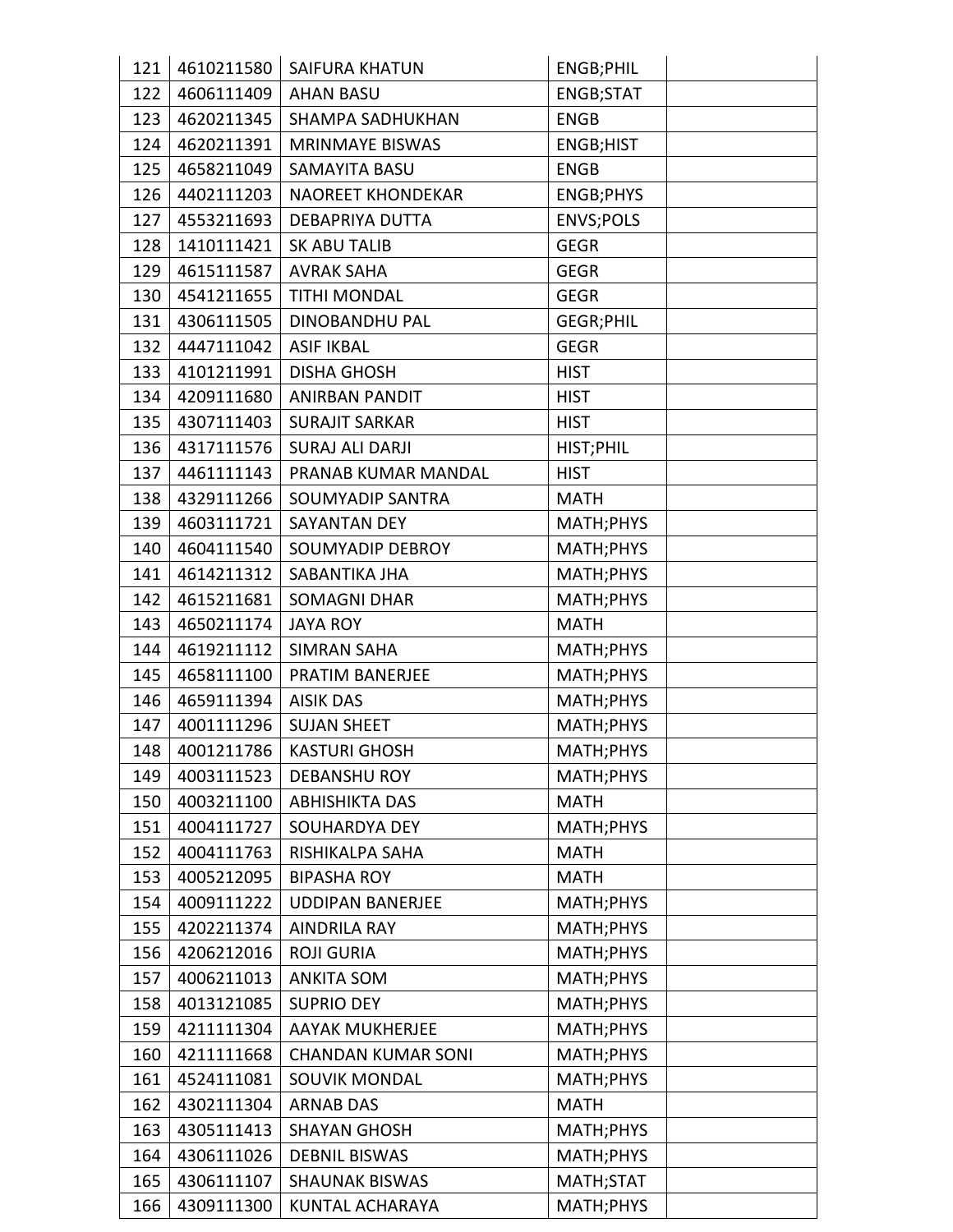| 167        | 4408111640               |                                        |                          |  |
|------------|--------------------------|----------------------------------------|--------------------------|--|
|            |                          | <b>SOHAM GHOSH</b><br><b>RANJU DAS</b> | MATH; PHYS               |  |
| 168<br>169 | 4436111092<br>4460111057 | <b>ABDUL NAIM</b>                      | MATH;PHYS<br><b>MATH</b> |  |
|            | 4641111302               |                                        |                          |  |
| 170        |                          | <b>DIPU MONDAL</b>                     | MATH; PHYS               |  |
| 171        | 4317111583               | <b>INJAMUL MONDAL</b>                  | <b>PHIL</b>              |  |
| 172        | 4308111462               | <b>UTSAB PRAMANIK</b>                  | PHIL                     |  |
| 173        | 4602111337               | <b>ADNAN SHAMIM</b>                    | <b>PHYS</b>              |  |
| 174        | 4606111410               | <b>RATNADIP BISWAS</b>                 | PHYS;STAT                |  |
| 175        | 4640131018               | <b>TANMAY BISWAS</b>                   | <b>PHYS</b>              |  |
| 176        | 4611111416               | <b>SUMAN GHOSH</b>                     | <b>PHYS</b>              |  |
| 177        | 4612111352               | <b>PARTHIB PAUL</b>                    | <b>PHYS</b>              |  |
| 178        | 4619111630               | <b>GOURAB MONDAL</b>                   | <b>PHYS</b>              |  |
| 179        | 4001211109               | <b>SAMPURNA BASU</b>                   | <b>PHYS</b>              |  |
| 180        | 4004211352               | <b>ISHIKA ROY</b>                      | <b>PHYS</b>              |  |
| 181        | 4306111069               | PRITAM KUNDU                           | <b>PHYS</b>              |  |
| 182        | 4008111391               | <b>SUBHRAKANTI BOSE</b>                | <b>PHYS</b>              |  |
| 183        | 4013211332               | <b>JYOTI MALLICK</b>                   | <b>PHYS</b>              |  |
| 184        | 4101111326               | SOUMOJIT ADHYA                         | <b>PHYS</b>              |  |
| 185        | 4204111309               | <b>SK ALEY IMRAN</b>                   | <b>PHYS</b>              |  |
| 186        | 4206211328               | <b>TANIA KHADDAR</b>                   | <b>PHYS</b>              |  |
| 187        | 4452111158               | <b>AYAN SARKAR</b>                     | <b>PHYS</b>              |  |
| 188        | 4640212209               | <b>TULIKA ROY</b>                      | <b>POLS</b>              |  |
| 189        | 4006111132               | RISHIRAJ SAHA                          | <b>POLS</b>              |  |
| 190        | 4567211072               | <b>NABANITA GAYEN</b>                  | <b>POLS</b>              |  |
| 191        | 4004211418               | <b>ANWESA HOSSAIN</b>                  | <b>PSYC</b>              |  |
| 192        | 3106211561               | RITADEEPA JANA                         | BIOS;CHEM                |  |
| 193        | 3106211574               | <b>MANDIRA BHAKTA</b>                  | <b>BIOS;PHYS</b>         |  |
| 194        | 3109211239               | PREKSHA DEY                            | BIOS; PHYS               |  |
| 195        | 3123211117               | DEBASMITA JANA                         | <b>BIOS;MATH</b>         |  |
| 196        | 3127211228               | <b>TIYASA MAITI</b>                    | <b>BIOS;CHEM</b>         |  |
| 197        | 3131111127               | <b>SWAPNANIL SEN</b>                   | BIOS;CHEM                |  |
| 198        | 3131211121               | <b>JAYASRI MANDAL</b>                  | <b>BIOS</b>              |  |
| 199        | 3132111024               | <b>TATHAGATA GUCHHAIT</b>              | <b>BIOS</b>              |  |
| 200        | 3132111029               | <b>SAYAN GUCHHAIT</b>                  | <b>BIOS;ENGB</b>         |  |
| 201        | 3133211035               | NIKITA PANIGRAHI                       | <b>BIOS;ENGB</b>         |  |
| 202        | 3140111001               | <b>DEBASIS SAU</b>                     | <b>BIOS;ENGB</b>         |  |
| 203        | 3140111045               | <b>ABHISHEK MISHRA</b>                 | <b>BIOS;BNGA</b>         |  |
| 204        | 3140111047               | <b>KAUSTAV SAMANTA</b>                 | <b>BIOS;PHYS</b>         |  |
| 205        | 3205211010               | <b>BIDIPTA PAL</b>                     | <b>BIOS;ENGB</b>         |  |
| 206        | 3205211341               | <b>ASHMITA MUKHERJEE</b>               | <b>BIOS;GEGR</b>         |  |
| 207        | 3206211100               | <b>SUTAPA PANDA</b>                    | BIOS; PHYS               |  |
| 208        | 3206211289               | <b>BARNALI PAL</b>                     | <b>BIOS;ENGB</b>         |  |
| 209        | 3212211396               | <b>BITASTA DAS</b>                     | <b>BIOS;ENGB</b>         |  |
| 210        | 3218211099               | <b>TANUSREE BHATTACHARYA</b>           | <b>BIOS;CHEM</b>         |  |
| 211        | 3226111089               | <b>SUBHANKAR ROY</b>                   | <b>BIOS;PHYS</b>         |  |
| 212        | 3226211010               | <b>USHASI DATTA</b>                    | <b>BIOS;PHYS</b>         |  |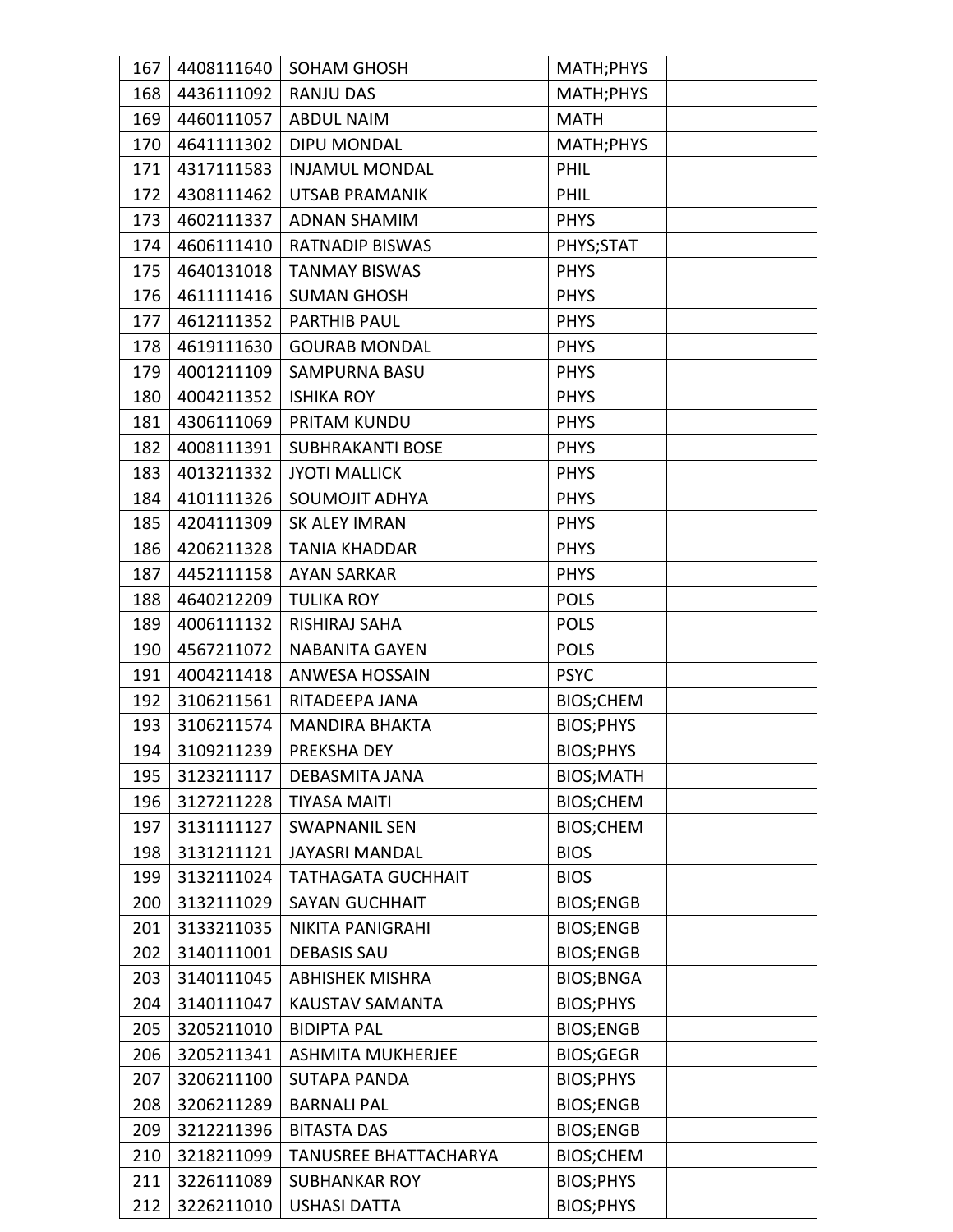| 213 | 3231111079 | <b>SUSOVAN MAITY</b>       | <b>BIOS;ENGB</b>  |  |
|-----|------------|----------------------------|-------------------|--|
| 214 | 3231211515 | <b>TULI BHUNIA</b>         | <b>BIOS</b>       |  |
| 215 | 3301111351 | <b>ABHISEK SUI</b>         | <b>BIOS;ENGB</b>  |  |
| 216 | 3301111358 | <b>ARGHYA PRATIHAR</b>     | <b>BIOS;MATH</b>  |  |
| 217 | 3301111368 | <b>SOUMYA DEB PATRA</b>    | <b>BIOS;ENGB</b>  |  |
| 218 | 3301211476 | RIYA SATPATHI              | <b>BIOS;MATH</b>  |  |
| 219 | 3301211484 | PRIYANKA PRADHAN           | <b>BIOS;PHYS</b>  |  |
| 220 | 3001212294 | <b>ANKITA SAHA</b>         | <b>BIOS;ENGB</b>  |  |
| 221 | 3001212321 | <b>SUSMITA TEWARI</b>      | <b>BIOS;ENGB</b>  |  |
| 222 | 3003211429 | <b>ADITI SHAW</b>          | <b>BIOS;PHYS</b>  |  |
| 223 | 3003211434 | DEBDUTTAA CHATTERJEE       | <b>BIOS; BNGA</b> |  |
| 224 | 3024211275 | SHREYA BHATTACHARYA        | <b>BIOS;BNGA</b>  |  |
| 225 | 3312111071 | <b>ARPAN DAS</b>           | <b>BIOS;MATH</b>  |  |
| 226 | 3312111164 | <b>SOURAV MAJI</b>         | <b>BIOS</b>       |  |
| 227 | 3106211568 | <b>MARSELEEN DAS</b>       | <b>BNGA</b>       |  |
| 228 | 3113211221 | <b>RISHITA MAITI</b>       | <b>BNGA;ENGB</b>  |  |
| 229 | 3114211271 | <b>ANANYA BERA</b>         | <b>BNGA;PHIL</b>  |  |
| 230 | 3133211001 | <b>JOTISHA SANTRA</b>      | <b>BNGA</b>       |  |
| 231 | 3128211038 | <b>SWAGATA LAXMI SAHOO</b> | <b>BNGA;NUTN</b>  |  |
| 232 | 3128211125 | <b>SHINJINI JANA</b>       | <b>BNGA;ENGB</b>  |  |
| 233 | 3140111072 | TIRTHANKAR PRAMANIK        | <b>BNGA;MATH</b>  |  |
| 234 | 3147211040 | <b>AINDRILA MAITI</b>      | <b>BNGA;ENGB</b>  |  |
| 235 | 3207111561 | NILAYDEEP CHAKRABORTY      | <b>BNGA;ENGB</b>  |  |
| 236 | 3207111610 | <b>SOUMYADIP NAYAK</b>     | <b>BNGA;ENGB</b>  |  |
| 237 | 3301111340 | <b>SOUPARNO MALLICK</b>    | <b>BNGA;CHEM</b>  |  |
| 238 | 3301211516 | <b>TEETAS GHOSH</b>        | <b>BNGA;ENGB</b>  |  |
| 239 | 3211211202 | RADHARANI SASMAL           | <b>BNGA;ENGB</b>  |  |
| 240 | 3226211062 | <b>SHREYA JANA</b>         | <b>BNGA;ENGB</b>  |  |
| 241 | 3206111203 | <b>SUBHASIS PAUL</b>       | <b>BNGA</b>       |  |
| 242 | 3206211970 | <b>ANTARA BISWAS</b>       | <b>BNGA;ENGB</b>  |  |
| 243 | 3138211181 | <b>SOHINI ADAK</b>         | <b>BNGA;ENGB</b>  |  |
| 244 | 3106211578 | <b>SWAGATA DAS</b>         | CHEM; MATH        |  |
| 245 | 3135111148 | <b>DEBMALYA DAS</b>        | CHEM;ENGB         |  |
| 246 | 3140111059 | <b>ANIBRATA DE</b>         | <b>CHEM</b>       |  |
| 247 | 3146111177 | <b>SOURAV PATRA</b>        | CHEM; MATH        |  |
| 248 | 3156111188 | ANUBHAB JANA               | CHEM; MATH        |  |
| 249 | 3203111002 | <b>SOUNAK TRIPATHY</b>     | CHEM;PHYS         |  |
| 250 | 3205111007 | <b>CHANDRARIT MONDAL</b>   | CHEM; MATH        |  |
| 251 | 3210211023 | <b>NEHA SAHOO</b>          | CHEM;PHYS         |  |
| 252 | 3221211017 | RAJASHREE MIDYA            | CHEM;ENGB         |  |
| 253 | 3229111300 | <b>RONI KARMAKAR</b>       | CHEM;ENGB         |  |
| 254 | 3114211154 | <b>SHARMISHTA SUKUL</b>    | CHEM;GEGR         |  |
| 255 | 3207211147 | <b>ANUSMITA GOSWAMI</b>    | CHEM;PHYS         |  |
| 256 | 3211211137 | <b>SAHELI BIBAR</b>        | CHEM; PHYS        |  |
| 257 | 3212111225 | SIDDHARTHA JANA            | CHEM;PHYS         |  |
| 258 | 3213211066 | <b>DISHA PAN</b>           | CHEM; PHYS        |  |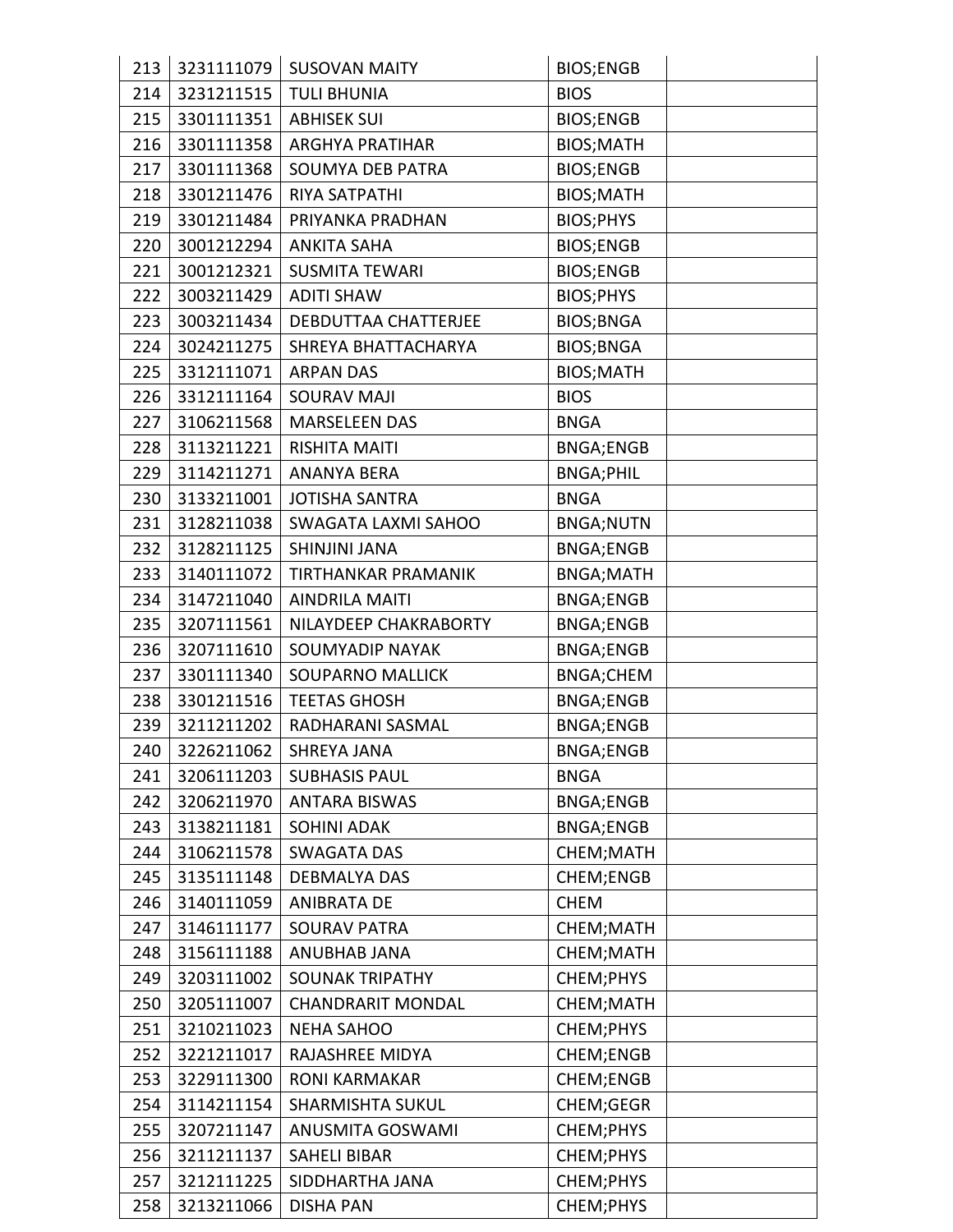| 259 | 3220111008 | ANIRBAN BHATTACHARYA    | CHEM; PHYS       |
|-----|------------|-------------------------|------------------|
| 260 | 3206211890 | <b>PUJA GHORAI</b>      | <b>COMA</b>      |
| 261 | 3229111270 | RANJAN SAHOO            | COMA;ENGB        |
| 262 | 3001212367 | <b>ISHIKA BANERJEE</b>  | <b>COMA</b>      |
| 263 | 3133111108 | SOUVIK UTTHASINI        | <b>COMA</b>      |
| 264 | 3207111724 | SAYAN SUBHRA SAMANTA    | ENGB;PHYS        |
| 265 | 3207211375 | <b>ABANTIKA ROY</b>     | <b>ENGB</b>      |
| 266 | 3119211144 | AKASHLINA PRADHAN       | ENGB;PHYS        |
| 267 | 3132211248 | <b>SNEHA BAR</b>        | <b>ENGB</b>      |
| 268 | 3121111045 | <b>PRATIK DAS</b>       | <b>ENGB</b>      |
| 269 | 3139111139 | PROJJWAL MAHAPATRA      | <b>ENGB</b>      |
| 270 | 3002211086 | <b>PUJA DAS</b>         | ENGB;HIST        |
| 271 | 3001111191 | PRIYANSHU MAHATO        | ENGB;STAT        |
| 272 | 3001112154 | <b>ZAYEEM HUSSAIN</b>   | <b>ENGB</b>      |
| 273 | 3001211035 | <b>SURJYANEE HALDER</b> | ENGB;PHYS        |
| 274 | 3204211072 | <b>ANKITA KARAN</b>     | <b>ENGB</b>      |
| 275 | 3229111286 | <b>DIPANJAN GHOSH</b>   | ENGB;PHYS        |
| 276 | 3229111298 | <b>ANIKET MISHRA</b>    | ENGB;PHYS        |
| 277 | 3232211311 | <b>SHREYA CHOWDHURY</b> | <b>ENGB</b>      |
| 278 | 3312111122 | <b>ANIMESH MAHATA</b>   | ENGB;PHIL        |
| 279 | 3209211014 | <b>SNEHARANI MONDAL</b> | ENGB;MATH        |
| 280 | 3244111037 | <b>MADHUSUDAN SEN</b>   | ENGB;PHYS        |
| 281 | 3301211545 | <b>DEBLINA PRATIHAR</b> | ENGB;PHIL        |
| 282 | 3017211126 | <b>USHA CHAKRABORTY</b> | <b>GEGR;PHIL</b> |
| 283 | 3204211108 | SOURASHREE PANJA        | HIST;NUTN        |
| 284 | 3137111030 | SOUMYADEEP KUILA        | MATH; PHYS       |
| 285 | 3107211044 | <b>MANAMI MAHAPATRA</b> | <b>MATH</b>      |
| 286 | 3140111067 | ROHAN PANJA             | MATH; PHYS       |
| 287 | 3205111102 | <b>SAYAN BERA</b>       | MATH; PHYS       |
| 288 | 3205111310 | <b>ALAPAN SINGHA</b>    | MATH; PHYS       |
| 289 | 3207111543 | <b>SANJIB MISHRA</b>    | MATH;PHYS        |
| 290 | 3207111730 | SHUVRANSHU KHANRA       | MATH; PHYS       |
| 291 | 3207211297 | <b>AIUSHIE KALI</b>     | MATH; PHYS       |
| 292 | 3241111040 | ARPAN KUMAR MAL         | MATH; PHYS       |
| 293 | 3244111009 | <b>SUSHRUTA DUTTA</b>   | MATH; PHYS       |
| 294 | 3012111189 | <b>BISHAL MAHATO</b>    | <b>MATH</b>      |
| 295 | 3014111001 | SHESADRI GOSWAMI        | MATH; PHYS       |
| 296 | 3237111019 | <b>SAYAN GHOSH</b>      | <b>MATH</b>      |
| 297 | 3001212292 | <b>SWATI MITRA</b>      | <b>PHYS</b>      |
| 298 | 3205111032 | <b>DRIPTARKA DAS</b>    | PHYS;STAT        |
| 299 | 3215111275 | <b>BILTU MANDAL</b>     | <b>PHYS</b>      |
| 300 | 3226111009 | <b>BIKASH MAITY</b>     | <b>PHYS</b>      |
| 301 | 3237111002 | <b>AKASH DOLUI</b>      | <b>PHYS</b>      |
| 302 | 3123111177 | <b>ROHIT HAZRA</b>      | <b>PHYS</b>      |
| 303 | 3131211235 | <b>HAIMANTI MAL</b>     | <b>SNSK</b>      |
| 304 | 1614111001 | <b>MISSION SAHA</b>     | <b>BIOS;BNGA</b> |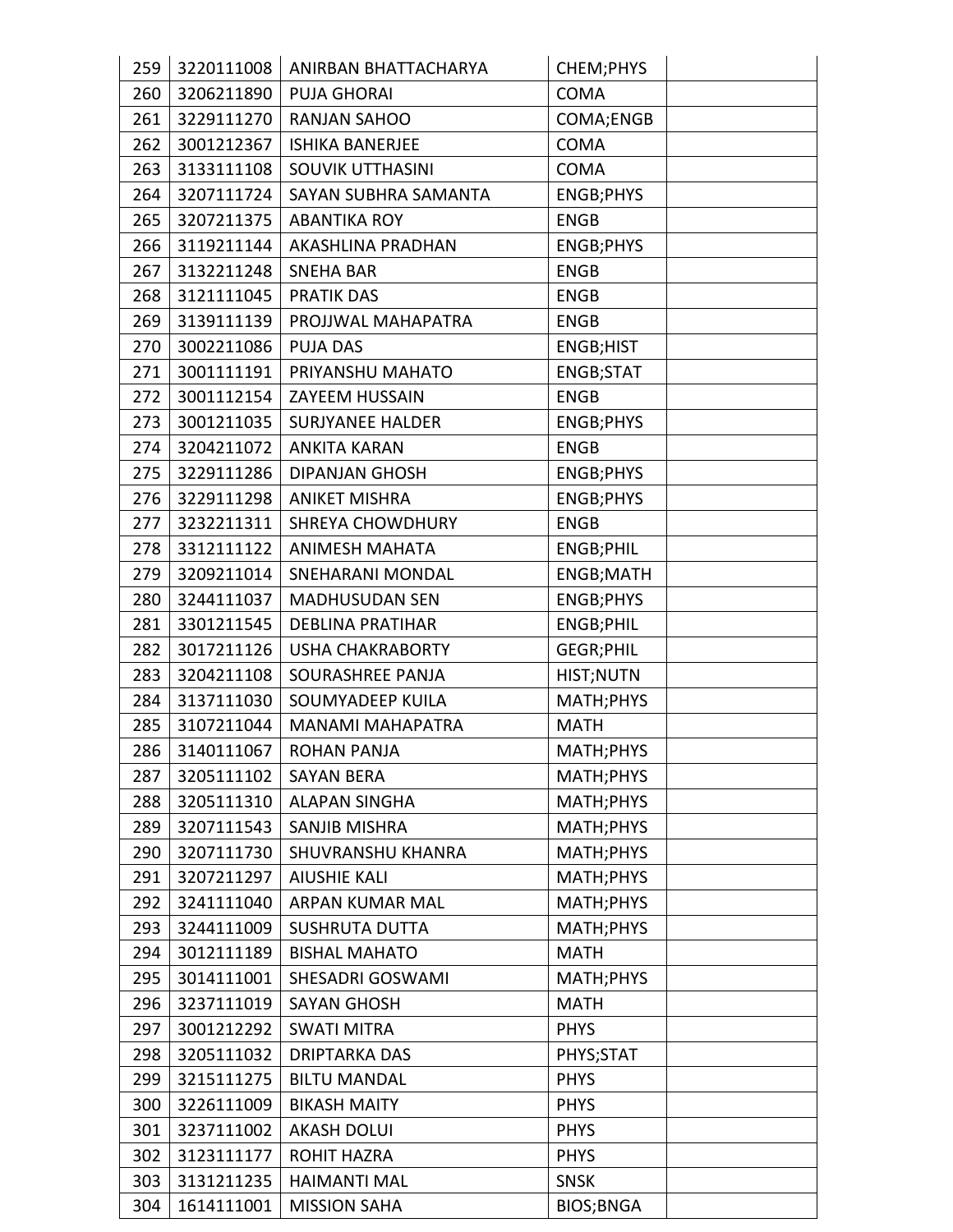| 305 | 1401211753 | <b>SHRABANI DAS</b>        | <b>BIOS;CHEM</b>  |  |
|-----|------------|----------------------------|-------------------|--|
| 306 | 1105111109 | <b>SUDIPTA SARKAR</b>      | <b>BIOS;ENGB</b>  |  |
| 307 | 1705111076 | <b>KUNTAL CHAUDHURY</b>    | <b>BIOS;CHEM</b>  |  |
| 308 | 1401111487 | <b>TASMIR REZA</b>         | CHEM; PHYS        |  |
| 309 | 1611111070 | <b>MOJAHED ALI</b>         | ENGB;MATH         |  |
| 310 | 1604112109 | <b>MD AFTAB HOSSAIN</b>    | <b>GEGR</b>       |  |
| 311 | 1305211231 | PRERANA KUNDU              | GEGR;PHYS         |  |
| 312 | 1501111682 | <b>SHUBHA CHOUDHURY</b>    | <b>PHYS</b>       |  |
| 313 | 1217111072 | <b>BISHAL CHANDA</b>       | <b>SNSK</b>       |  |
| 314 | 2004111055 | <b>AYAN GOSWAMI</b>        | <b>ACCT</b>       |  |
| 315 | 2201111771 | SARTHAK SAMANTA            | <b>BIOS;ENGB</b>  |  |
| 316 | 2201211470 | <b>SAHELI MAJI</b>         | <b>BIOS;ENGB</b>  |  |
| 317 | 2206111347 | <b>SAINIK KHAN</b>         | <b>BIOS;ENGB</b>  |  |
| 318 | 2210211002 | <b>NISTHA MONDAL</b>       | <b>BIOS;CHEM</b>  |  |
| 319 | 2230111148 | <b>SANDIPAN GHOSH</b>      | <b>BIOS;CHEM</b>  |  |
| 320 | 2301111629 | <b>BISWAJIT KONAI</b>      | <b>BIOS;PHYS</b>  |  |
| 321 | 2310111432 | SOUPTIK CHAKRABORTY        | <b>BIOS;CHEM</b>  |  |
| 322 | 2311111475 | <b>SOUMYADIP PAL</b>       | <b>BIOS;ENGB</b>  |  |
| 323 | 2313111114 | <b>SUCHANDAN BANERJEE</b>  | <b>BIOS;ENGB</b>  |  |
| 324 | 2101211445 | <b>PURABI GUIN</b>         | <b>BIOS;PHYS</b>  |  |
| 325 | 2101211447 | <b>TAPOJA MUKHOPADHYAY</b> | <b>BIOS;PHYS</b>  |  |
| 326 | 2110111362 | RITANKAR CHOWDHURY         | <b>BIOS;BNGA</b>  |  |
| 327 | 2113211303 | <b>ANISHA GHOSH</b>        | <b>BIOS;ENGB</b>  |  |
| 328 | 2131211161 | POULAMI MALLIK             | <b>BIOS</b>       |  |
| 329 | 2002111356 | <b>ANUBHAB NAYEK</b>       | <b>BIOS; BNGA</b> |  |
| 330 | 2003111233 | <b>INDRAJIT MONDAL</b>     | <b>BIOS;MATH</b>  |  |
| 331 | 2003111476 | <b>AYES AHAMMED</b>        | <b>BIOS;ENGB</b>  |  |
| 332 | 2004111454 | SHARADINDU BISWAS          | <b>BIOS</b>       |  |
| 333 | 2004111583 | <b>ARNAB MANDAL</b>        | BIOS; PHYS        |  |
| 334 | 2004211228 | POULOMI PAL                | <b>BIOS;NUTN</b>  |  |
| 335 | 2025211421 | PRAMA BANERJEE             | <b>BIOS;ENGB</b>  |  |
| 336 | 2413111352 | <b>DEBARGHA MITRA ROY</b>  | BIOS;CHEM         |  |
| 337 | 2201111657 | <b>DIPTARKA KUNDU</b>      | <b>BNGA;ENGB</b>  |  |
| 338 | 2253211399 | <b>SNEHA BANERJEE</b>      | <b>BNGA;ENGB</b>  |  |
| 339 | 2203111457 | RUDRAPRASAD CHAKRABORTY    | <b>BNGA;ENGB</b>  |  |
| 340 | 2213111183 | RAMPRASAD DUTTA            | <b>BNGA</b>       |  |
| 341 | 2102111690 | ARDHENDU MONDAL            | <b>BNGA</b>       |  |
| 342 | 2113111205 | <b>ANISCHAY PAL</b>        | <b>BNGA;ENGB</b>  |  |
| 343 | 2113111214 | SUBHRAJYOTI CHATTERJEE     | <b>BNGA;ENGB</b>  |  |
| 344 | 2114211369 | <b>SHREYA CHATTERJEE</b>   | <b>BNGA;GEGR</b>  |  |
| 345 | 2002111874 | <b>SOUMYADIP RAJA</b>      | BNGA;MATH         |  |
| 346 | 2002211618 | <b>SOUMI MONDAL</b>        | <b>BNGA;ENGB</b>  |  |
| 347 | 2014111206 | <b>SUCHANDAN GHOSH</b>     | <b>BNGA;POLS</b>  |  |
| 348 | 2013211366 | <b>SWASTIKA MUKHERJEE</b>  | <b>BNGA;CHEM</b>  |  |
| 349 | 2404111194 | <b>SOURIN CHATTERJEE</b>   | <b>BNGA;ENGB</b>  |  |
| 350 | 2203211365 | <b>AISHI MONDAL</b>        | CHEM; PHYS        |  |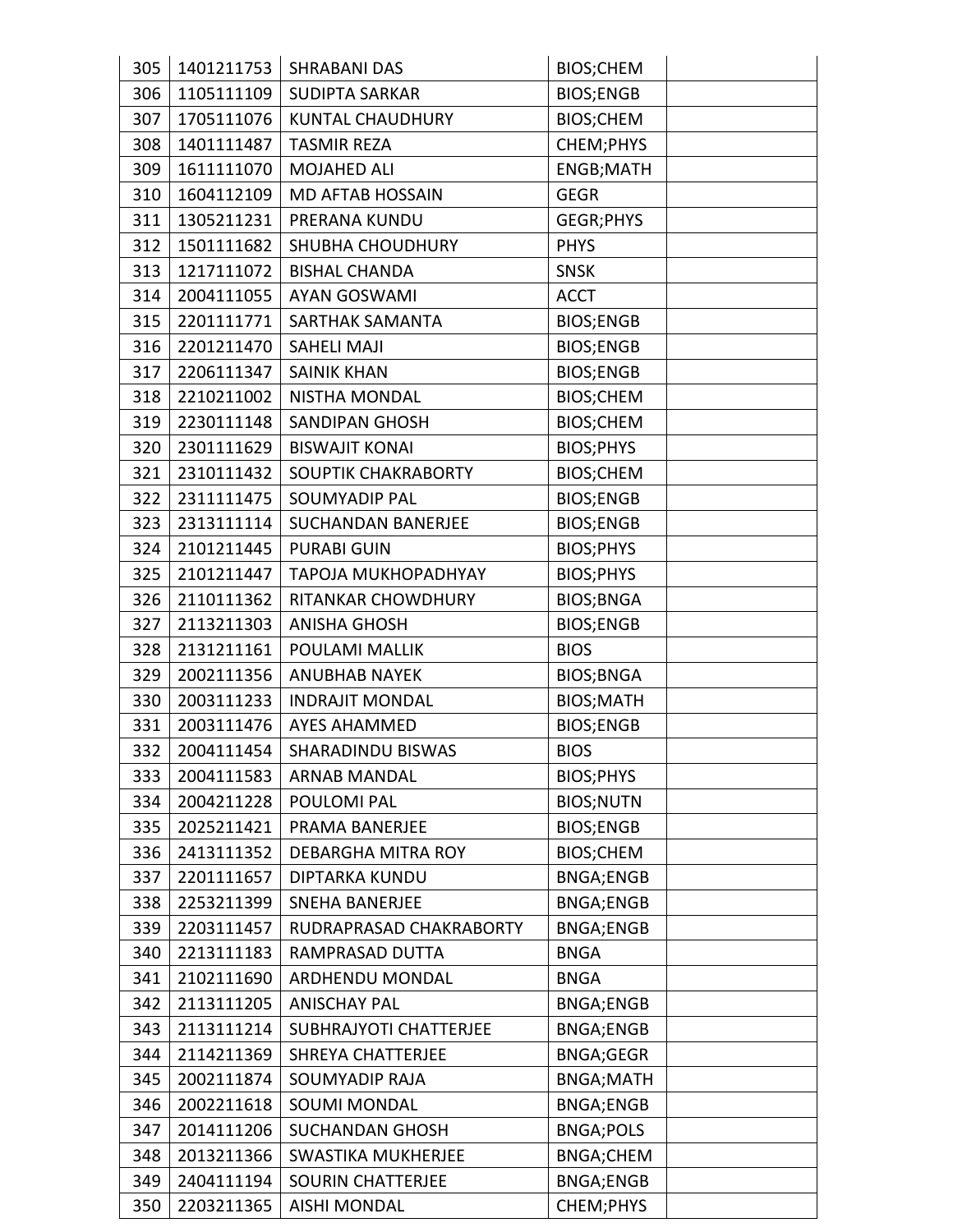| 351 | 2214211001 | PALLABI NO HEMBRAM         | <b>CHEM</b>      |  |
|-----|------------|----------------------------|------------------|--|
| 352 | 2304111478 | <b>DEBANJAN GHOSH</b>      | CHEM; PHYS       |  |
| 353 | 2310111425 | PRATYAY MONDAL             | CHEM; MATH       |  |
| 354 | 2311111465 | <b>SUROJIT PATTANAYAK</b>  | CHEM;ENGB        |  |
| 355 | 2102211633 | POULOMI BHADRA             | CHEM; MATH       |  |
| 356 | 2106111007 | <b>SOUVIK GHOSH</b>        | CHEM;ENGB        |  |
| 357 | 2106111117 | <b>MD SAMIM</b>            | <b>CHEM</b>      |  |
| 358 | 2110211568 | <b>SUCHETANA PANDA</b>     | CHEM; MATH       |  |
| 359 | 2130211018 | <b>DISHANI DAS</b>         | CHEM; PHYS       |  |
| 360 | 2150111003 | <b>ABHINANDAN BASU</b>     | CHEM; MATH       |  |
| 361 | 2001211202 | <b>BIDISHA MUKHERJEE</b>   | CHEM; MATH       |  |
| 362 | 2002111919 | <b>CHIRANTAN SADHU</b>     | CHEM; PHYS       |  |
| 363 | 2002211731 | ANWESHA MUKHERJEE          | CHEM; PHYS       |  |
| 364 | 2009211564 | <b>ANKITA BISWAS</b>       | CHEM; PHYS       |  |
| 365 | 2009211711 | <b>RAYOTI KAR</b>          | CHEM; MATH       |  |
| 366 | 2025111216 | <b>MD WASIM AKHTAR</b>     | CHEM; PHYS       |  |
| 367 | 2402111798 | <b>GURPREET SINGH</b>      | CHEM; PHYS       |  |
| 368 | 2407111565 | <b>ANDAN DHIBAR</b>        | CHEM; PHYS       |  |
| 369 | 2101211510 | <b>SOUMI ROY</b>           | EDCN;GEGR        |  |
| 370 | 2242211305 | <b>PURABI PAL</b>          | ENGB;HIST        |  |
| 371 | 2308111508 | <b>JISHNU CHAKRABORTY</b>  | ENGB;MATH        |  |
| 372 | 2110111665 | <b>TATHAGATA BANERJEE</b>  | <b>ENGB;PHYS</b> |  |
| 373 | 2117111441 | <b>SOUPTIK DAS</b>         | ENGB;HINA        |  |
| 374 | 2113211177 | <b>RITAJA DEY</b>          | <b>ENGB;PHYS</b> |  |
| 375 | 2002111780 | <b>SUBHRADEEP ROY</b>      | <b>ENGB;PHYS</b> |  |
| 376 | 2002211619 | <b>ANANYA DAS</b>          | ENGB;PHYS        |  |
| 377 | 2403111598 | <b>SOUVIK ROY</b>          | <b>ENGB</b>      |  |
| 378 | 2404211076 | <b>JOYITA DEY</b>          | ENGB             |  |
| 379 | 2011111426 | <b>DEBARGHYA BANERJEE</b>  | ENGB;MATH        |  |
| 380 | 4624111869 | ABU SALEH RABBANI          | <b>GEGR</b>      |  |
| 381 | 2201111533 | <b>SAGNIK CHATTARAJ</b>    | <b>MATH</b>      |  |
| 382 | 2203211041 | PRIYANKA GARAI             | MATH; PHYS       |  |
| 383 | 2304111457 | <b>SANJIB KONWAR</b>       | MATH; PHYS       |  |
| 384 | 2310111438 | <b>RITTIK CHAKRABORTY</b>  | MATH; PHYS       |  |
| 385 | 2106211011 | <b>KRITTIKA SINGHA ROY</b> | MATH; PHYS       |  |
| 386 | 2112111191 | MRIGANKA CHATTAPADHYA      | <b>MATH</b>      |  |
| 387 | 2137211365 | <b>JABEEN ALTAF</b>        | <b>MATH</b>      |  |
| 388 | 2143111104 | <b>TITAS BHUKTA</b>        | MATH; PHYS       |  |
| 389 | 2002111834 | <b>KOUSHIK PAL</b>         | MATH; PHYS       |  |
| 390 | 2002112247 | <b>AYAN GHOSH</b>          | MATH; PHYS       |  |
| 391 | 2004111439 | <b>SOUVIK GHOSH</b>        | MATH; PHYS       |  |
| 392 | 2416111063 | SITESH KUMAR MONDAL        | <b>MATH</b>      |  |
| 393 | 2243111260 | <b>SUBHASHISH DE</b>       | <b>PHYS</b>      |  |
| 394 | 2005111759 | <b>SUDIPTA GHOSH</b>       | <b>PHYS</b>      |  |
| 395 | 2412111010 | <b>DEBOJYOTI SINHA</b>     | <b>PHYS</b>      |  |
| 396 | 3106211565 | SHREYA SAMANTA             | BIOS;CHEM        |  |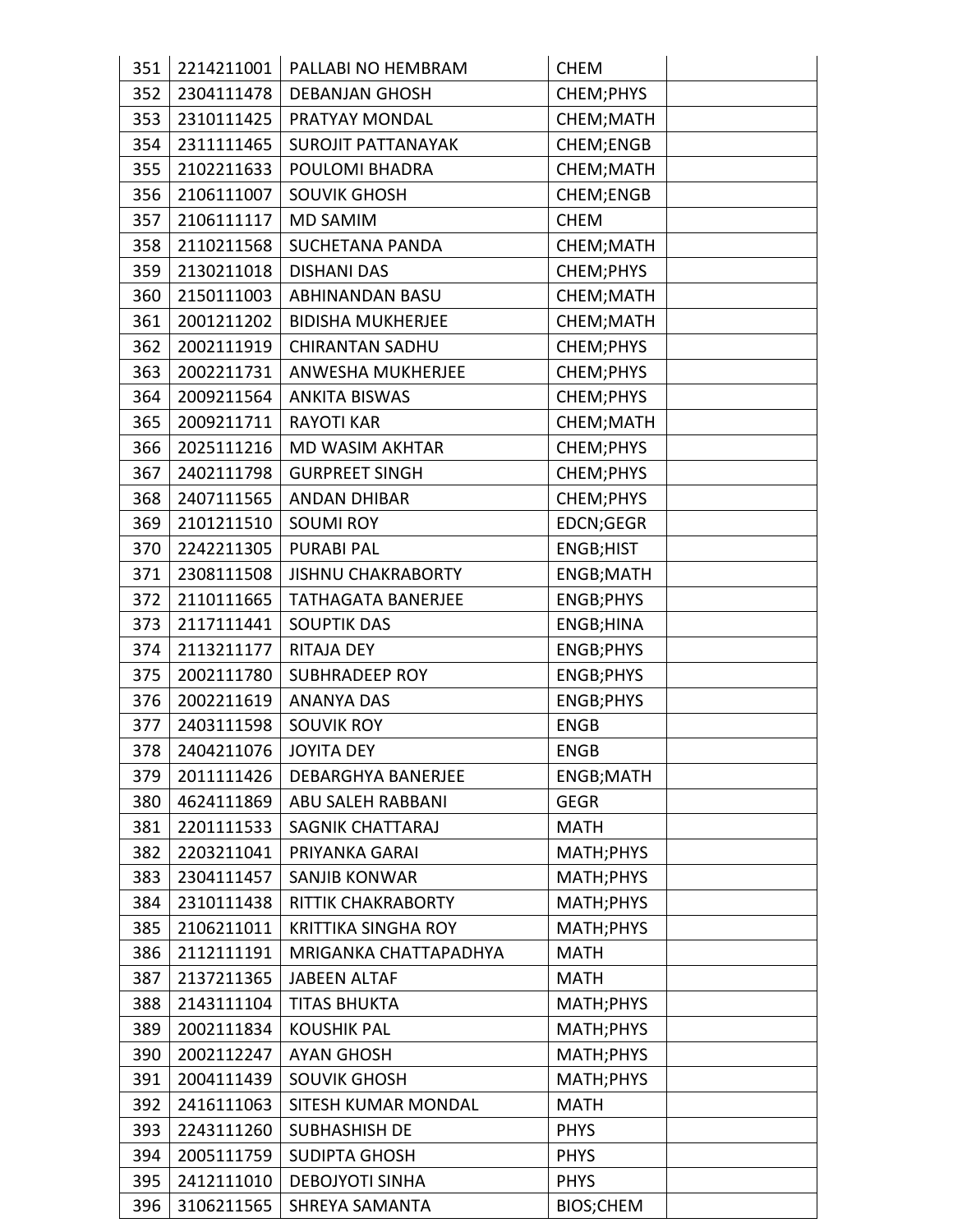| 397 | 3217111065 | <b>KOUSTAV MONDAL</b>    | <b>BIOS</b>       |                                                                         |
|-----|------------|--------------------------|-------------------|-------------------------------------------------------------------------|
| 398 | 3201211226 | <b>AYANTIKA RATH</b>     | <b>BIOS;NUTN</b>  |                                                                         |
| 399 | 3212211125 | <b>SRIJANEE KHAN</b>     | <b>GEGR</b>       | Script already<br>being applied for<br>RTI can't be<br>conseder for PSI |
| 400 | 3205111030 | <b>KANAD BOSE</b>        | <b>BNGA;MATH</b>  |                                                                         |
| 401 | 3222211778 | <b>HRITWIKA GARAI</b>    | <b>BNGA;CHEM</b>  |                                                                         |
| 402 | 3106111161 | ABHRAJYOTI BHOWMIK       | <b>CHEM</b>       |                                                                         |
| 403 | 3131111167 | <b>SAYAN KUMAR HATAI</b> | CHEM; PHYS        |                                                                         |
| 404 | 3004211013 | SOMDATTA CHATTOPADHYAY   | CHEM; PHYS        |                                                                         |
| 405 | 3150111285 | PRATYAY SAMANTA          | CHEM;PHYS         |                                                                         |
| 406 | 3233111009 | <b>SANTANU BERA</b>      | CHEM; PHYS        |                                                                         |
| 407 | 3232211080 | <b>SOUMI DEY</b>         | CHEM;ENGB         |                                                                         |
| 408 | 3232211081 | <b>ARPITA ROY</b>        | CHEM; PHYS        |                                                                         |
| 409 | 3250211183 | <b>MANALI MAITI</b>      | CHEM;PHYS         |                                                                         |
| 410 | 3106211651 | PRITHWI BATABYAL         | COMA;ENGB         |                                                                         |
| 411 | 3129211143 | <b>ANWITAMA PATRA</b>    | <b>ENGB;PHIL</b>  |                                                                         |
| 412 | 3204211089 | SEMANTI PATTANAYAK       | <b>ENGB;PHYS</b>  |                                                                         |
| 413 | 3224211230 | <b>PUJA SING</b>         | <b>ENGB</b>       |                                                                         |
| 414 | 3106211553 | <b>ESHA BHUNIA</b>       | <b>GEGR;NUTN</b>  |                                                                         |
| 415 | 3004111124 | <b>SUDIPTA SEN</b>       | <b>HIST</b>       |                                                                         |
| 416 | 3114211205 | <b>HITASHREE PAUL</b>    | MATH; PHYS        |                                                                         |
| 417 | 3127111232 | <b>AVINANDAN ADAK</b>    | MATH; PHYS        |                                                                         |
| 418 | 3205111010 | PRITHWIS KARAK           | <b>MATH</b>       |                                                                         |
| 419 | 3221111336 | <b>ANIRBAN GHOSH</b>     | MATH; PHYS        |                                                                         |
| 420 | 3001111160 | <b>ABHIJIT KUIRY</b>     | MATH; PHYS        |                                                                         |
| 421 | 3212211135 | AMBIKA HALDER            | <b>PHYS</b>       |                                                                         |
| 422 | 4639111577 | ANIRBAN ADHIKARY         | <b>BIOS;ENGB</b>  |                                                                         |
| 423 | 4630211724 | <b>SUMAIYA NASRIN</b>    | BIOS; PHYS        |                                                                         |
| 424 | 4633111008 | SOUVIK KARMAKAR          | <b>BIOS;BNGA</b>  |                                                                         |
| 425 | 4004111694 | <b>ARYANIL BERA</b>      | <b>BIOS;CHEM</b>  |                                                                         |
| 426 | 4005111357 | <b>RWITAM PANJA</b>      | <b>BIOS;ENGB</b>  |                                                                         |
| 427 | 4010111449 | <b>SANKAR GHOSH</b>      | <b>BIOS;ENGB</b>  |                                                                         |
| 428 | 4006111360 | <b>SOUNAK LAHA</b>       | <b>BIOS;ENGB</b>  |                                                                         |
| 429 | 4101212613 | PRIYANKA MANNA           | <b>BIOS;CHEM</b>  |                                                                         |
| 430 | 4103211167 | <b>SUCHISMITA GHOSH</b>  | BIOS; PHYS        |                                                                         |
| 431 | 4201111364 | ARGHYA DIP JHAPRI        | <b>BIOS;CHEM</b>  |                                                                         |
| 432 | 4207211374 | <b>TANIA ISLAM</b>       | <b>BIOS;MATH</b>  |                                                                         |
| 433 | 4209211316 | <b>DIYA NANDY</b>        | <b>BIOS;CHEM</b>  |                                                                         |
| 434 | 4508111572 | <b>RAJDEIP GHOSH</b>     | <b>BIOS;MATH</b>  |                                                                         |
| 435 | 4509111400 | SAYANTAN SAMANTA         | <b>BIOS</b>       |                                                                         |
| 436 | 4533211165 | <b>BRISTI BANERJEE</b>   | <b>BIOS; BNGA</b> |                                                                         |
| 437 | 4422111009 | ANUBRATA BISWAS          | BIOS;CHEM         |                                                                         |
| 438 | 4305111409 | SUBHRODEEP TIKADAR       | BIOS; PHYS        |                                                                         |
| 439 | 4306211006 | <b>MOULI CHOWDHURY</b>   | <b>BIOS;NUTN</b>  |                                                                         |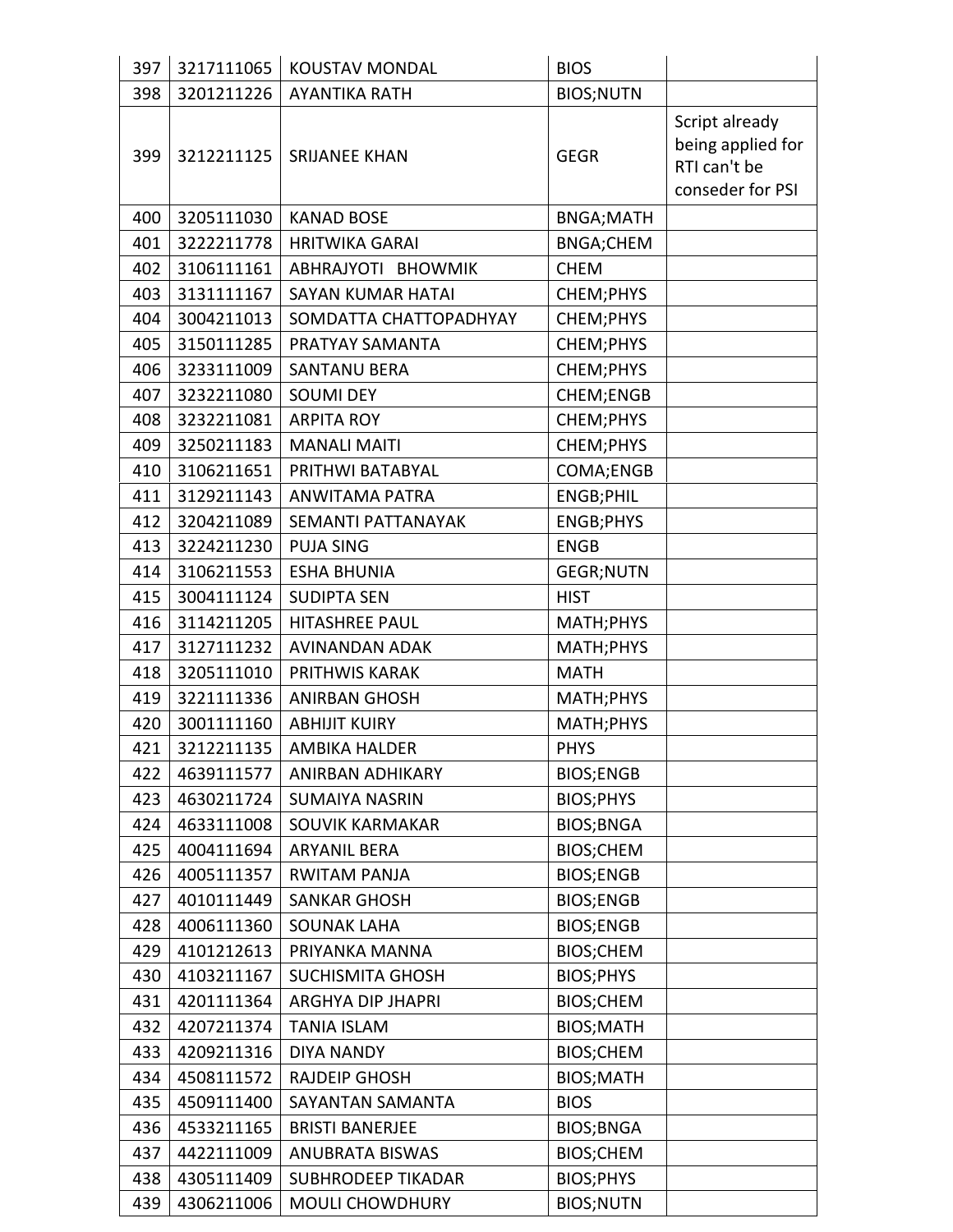| 440 | 4306211026 | <b>RITASREE BISWAS</b>   | <b>BIOS</b>      |
|-----|------------|--------------------------|------------------|
| 441 | 4325111009 | <b>SUPRITAM KUNDU</b>    | <b>BIOS</b>      |
| 442 | 4604111512 | <b>AYANAVA PODDAR</b>    | <b>BNGA</b>      |
| 443 | 4604111528 | <b>SOUMYADIP DAS</b>     | <b>BNGA;PHYS</b> |
| 444 | 4618111374 | <b>SOUMYADIP PAL</b>     | <b>BNGA;ENGB</b> |
| 445 | 4611211457 | <b>ANGANA BISWAS</b>     | <b>BNGA</b>      |
| 446 | 4605211533 | <b>KOYEL BERA</b>        | <b>BNGA</b>      |
| 447 | 4323111387 | <b>SUMIT DAKSHI</b>      | <b>BNGA;ENGB</b> |
| 448 | 4602111343 | <b>AHMAR KHURSHID</b>    | CHEM; MATH       |
| 449 | 4604111485 | <b>ARNAB MISTRY</b>      | CHEM; MATH       |
| 450 | 4605111239 | <b>BITAN CHAKRABORTY</b> | CHEM; PHYS       |
| 451 | 4608111041 | SIDDHARTHA BHATTACHARYA  | CHEM; PHYS       |
| 452 | 4640212013 | <b>TRIASHA BAISYA</b>    | CHEM; PHYS       |
| 453 | 4624112201 | <b>HEMANT ROY</b>        | CHEM; PHYS       |
| 454 | 4001111566 | SUSHNATHA MONDAL         | CHEM; PHYS       |
| 455 | 4004111108 | <b>SUBHADIP BARIK</b>    | CHEM; MATH       |
| 456 | 4216211286 | <b>SNEHANGI KARATI</b>   | <b>CHEM</b>      |
| 457 | 4006111190 | ARGHYADEEP SARKAR        | CHEM; PHYS       |
| 458 | 4102111233 | ANKUR CHATTOPADHYAY      | CHEM; MATH       |
| 459 | 4306211030 | ANANYA DASMONDAL         | CHEM; PHYS       |
| 460 | 4318211324 | HRIDDHI BHATTACHARJEE    | <b>CHEM</b>      |
| 461 | 4331111145 | SOMANJAN MONDAL          | <b>CHEM</b>      |
| 462 | 4640112038 | <b>ARINDAM GHOSH</b>     | COMA;SNSK        |
| 463 | 4208211692 | <b>AYANTIKA GHOSH</b>    | COMA;ENGB        |
| 464 | 4323111226 | HASANUZZAMAN SHAIKH      | COMA; PHIL       |
| 465 | 4106211636 | <b>AIPSITA PRAMANICK</b> | COMS;MATH        |
| 466 | 4609211734 | <b>TANIA MUKHERJEE</b>   | <b>ECON</b>      |
| 467 | 4634111082 | SOUPARNA BANDYOPADHYAY   | ECON;ENGB        |
| 468 | 4604211675 | <b>BARNITA MONDAL</b>    | EDCN;ENGB        |
| 469 | 4310111191 | <b>HRITWIK DEB</b>       | <b>EDCN</b>      |
| 470 | 4310111215 | <b>SUBHASISH DUTTA</b>   | EDCN;HIST        |
| 471 | 4640211772 | <b>POULAMI DAS</b>       | ENGB;MATH        |
| 472 | 4313211084 | <b>MANIKA BISWAS</b>     | <b>ENGB</b>      |
| 473 | 4408211007 | <b>SUDIPTA LAHA</b>      | ENGB;PHYS        |
| 474 | 4323111037 | RAHAMATULLA MOLLA        | ENGB;PHIL        |
| 475 | 4522212401 | <b>MONGOLA BHUIYA</b>    | <b>ENGB</b>      |
| 476 | 4564211144 | <b>JAYASHREE SINGHA</b>  | <b>ENGB</b>      |
| 477 | 4618111187 | ABHIJNAN BASU MAJUMDAR   | ENGB;HIST        |
| 478 | 4624112240 | ARJUN KUMAR THAKUR       | ENGB;ENVS        |
| 479 | 4608211639 | <b>MOUSUMI PAUL</b>      | <b>ENGB</b>      |
| 480 | 4631111158 | <b>NILOY TALUKDER</b>    | ENGB;POLS        |
| 481 | 4615111484 | DIPAYAN NANDA            | ENGB;PHYS        |
| 482 | 4648131010 | <b>AMIR HOSSAIN</b>      | ENGB;PHIL        |
| 483 | 4609211094 | ARITRA CHATTOPADHYAY     | <b>ENGB</b>      |
| 484 | 4202111236 | <b>ARIJIT DAS</b>        | ENGB;MATH        |
| 485 | 4644211664 | <b>JULEKHA PERVIN</b>    | <b>ENGB</b>      |